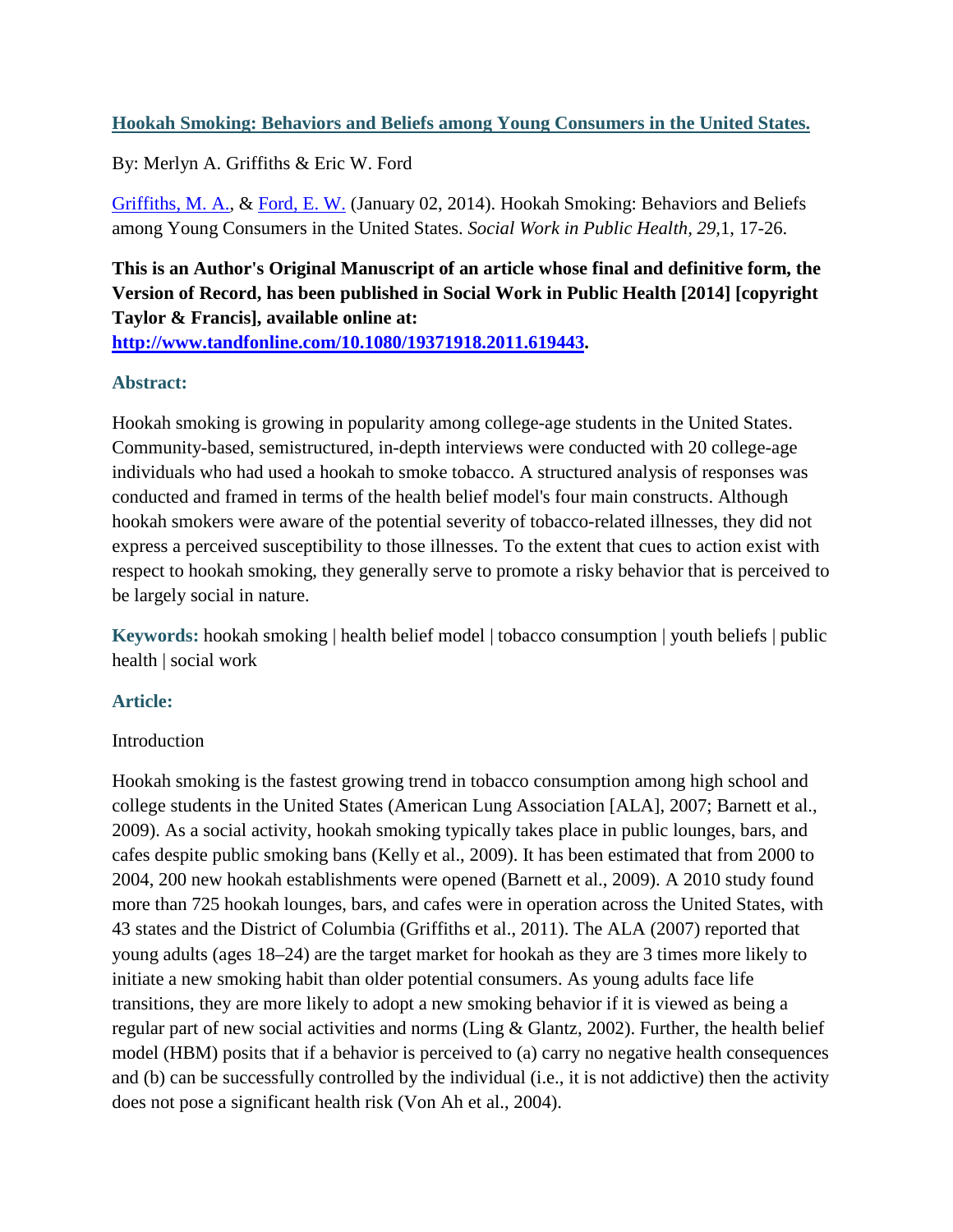The purpose of this article is to explore the norms and beliefs that surround the hookah-smoking phenomenon among young adults in the United States. Community-based, semistructured interviews were conducted with college students that had participated in hookah smoking activities (Morgenlander, 2009). Thompson's (1997) hermeneutical framework was used to analyze the data collected. Results are then contextualized in terms of the HBM for interpretation from a public health perspective.

The findings from this study are of interest to policy makers, health advocates, and care providers. For policy makers, the hookah smoking phenomenon represents a largely unregulated threat to public health. Moreover, the societal-borne costs of hookah use are likely to be significant if it leads to an increase in smoking prevalence in the United States. For health advocates, such as the ALA, understanding the attractions and beliefs about hookah use is a sine qua non for developing effective educational campaigns to reduce the incidence of smoking through this mechanism. Last, for care providers, increased awareness of the role of hookah use is important for counseling and caring for patients that partake in such health threatening practices.

We begin with a brief description of the potential impact of hookah smoking on user's health is provided. Next, the methods for conducting the study are fully explicated. The results are provided. Last, a discussion of the findings is offered, our conclusions are provided, and future research is recommended.

#### BACKGROUND

The hookah is a form of water pipe that is widely used throughout the Middle East. To use a hookah, flavored tobacco and charcoal are placed in an ignition chamber (i.e., the bowl). A pipe leads from the bowl into the water chamber. The smoker inhales through a hose connected to a mouthpiece that draws the smoke from the bowl through the water (note: other media such as beer, soda, or other liquids are also used to augment the taste) and delivers it to the user. As the smoker inhales, they are able to observe the flavored tobacco and charcoal glow as the temperature increases. If the water chamber is clear glass, the user can also observe the smoke moving through the water and the bubbles created. The bubbling is also an audible queue and has given rise to the nickname "hubble bubble" that only furthers serves to belie the health risks associated with smoking in this form (Maziak, Ward et al., 2004).

Hookah smoking has harmful effects and is likely as addictive as cigarettes with the concomitant life-threatening comorbidities like lung cancer, respiratory disease, and coronary heart failure (ALA, 2007; Maziak, Eissenberg, et al., 2004; Noonan & Kulbok, 2009). However, misperceptions about the risks of smoking tobacco through a hookah are widespread among young adults. In particular, hookah users maybe unaware of the potential health hazards associated with this behavior. Alternatively, some smokers believe that the health hazards generally associated with tobacco use are not present in the hookah form of tobacco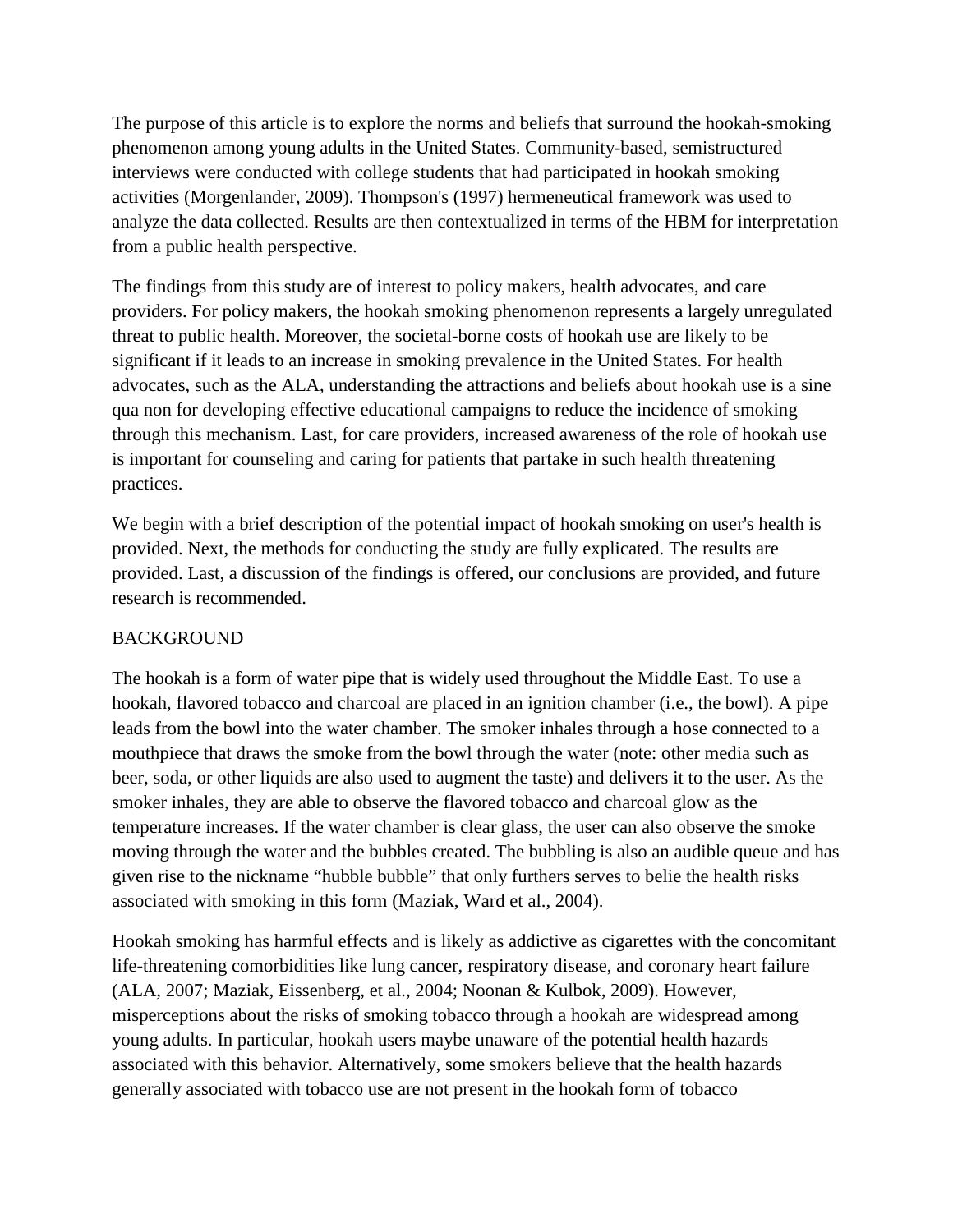consumption. In fact, hookah smoking is potentially more hazardous to one's health than cigarette smoking.

In a typical 1-hour hookah smoking session, the smoker can ingest 100 to 200 times the volume of smoke inhaled in a comparable cigarette session (World Health Organization [WHO], 2005). With this volume of smoke, high concentrations of aerosol, carbon monoxide, nicotine, tar, and heavy metals are also ingested, at rates greater than that of comparable cigarette use (Knishkowy & Amitai, 2005; Shihadeh, 2003). In addition, hookah smoking relies on charcoal to ignite the tobacco, thus introducing more harmful agents. As mentioned above, the tobacco is also flavored to reduce the user's sensitivity to the negative aspects of smoking. These substances have been shown to promote tobacco addiction and are health hazards that can lead to fatal diseases like cancer (ALA, 2007). Despite warnings from the WHO (2003, 2005, 2006, 2009) and the ALA (2007) about the dangers of any form of tobacco consumption, little published research has examined the practice, incidence, and prevalence of hookah smoking among adolescent and young adults in the United States. The topic is important because the proliferation of hookah smoking establishments is a strong indication that the use of tobacco in this form is rising in popularity.

From a public health education perspective, the most challenging aspect of this new health threat is misinformation (the relevant HBM constructs are noted in parentheses). Specifically, the beliefs that hookah smoking is less addictive than cigarettes (perceived susceptibility) and that the negative health impacts are lower or nonexistent relative to other forms of tobacco use (perceived severity) (Barnett et al., 2009). In part, this is linked to the fact that the smoke passes through water before it is ingested by the smoker (Asfar et al., 2005). The belief is that the liquid medium serves as an effective filter for harmful agents. The pleasant taste and smell of the flavored and sweetened tobacco mitigates the pungent smell and irritating mouth feel common to tobacco providing addition contraindications of any negative side effects (ALA, 2007). In this sense, the flavored hookah tobacco may be similar to the use of menthol in cigarettes to improve taste and reduce the discomfort from smoke (Levin et al., 1990). Thus, thoughts of harmful consequences (perceived severity) or addiction risks (perceived susceptibility) are perceived to be lower by many hookah smokers.

In a study of college students in Syria, the authors found that regardless of participants' smoking status (hookah smoker, cigarette smokers, and nonsmokers), all had positive attitudes toward hookah smoking and enjoyed the smell and taste, which they rated as attractive features of the practice (perceived benefits; Maziak, Eissenberg, et al., 2004). In addition, the respondents indicated that hookah smoking sessions had positive social and relaxation benefits (perceived benefits). Similar studies have not been conducted in U.S. settings to replicate the findings.

The few existing studies that have examined hookah use among young adults in the United States have relied upon surveys to examine the prevalence of the practice. Evidence exists of the growing incidence of use among high school and college-age student populations (Barnett et al.,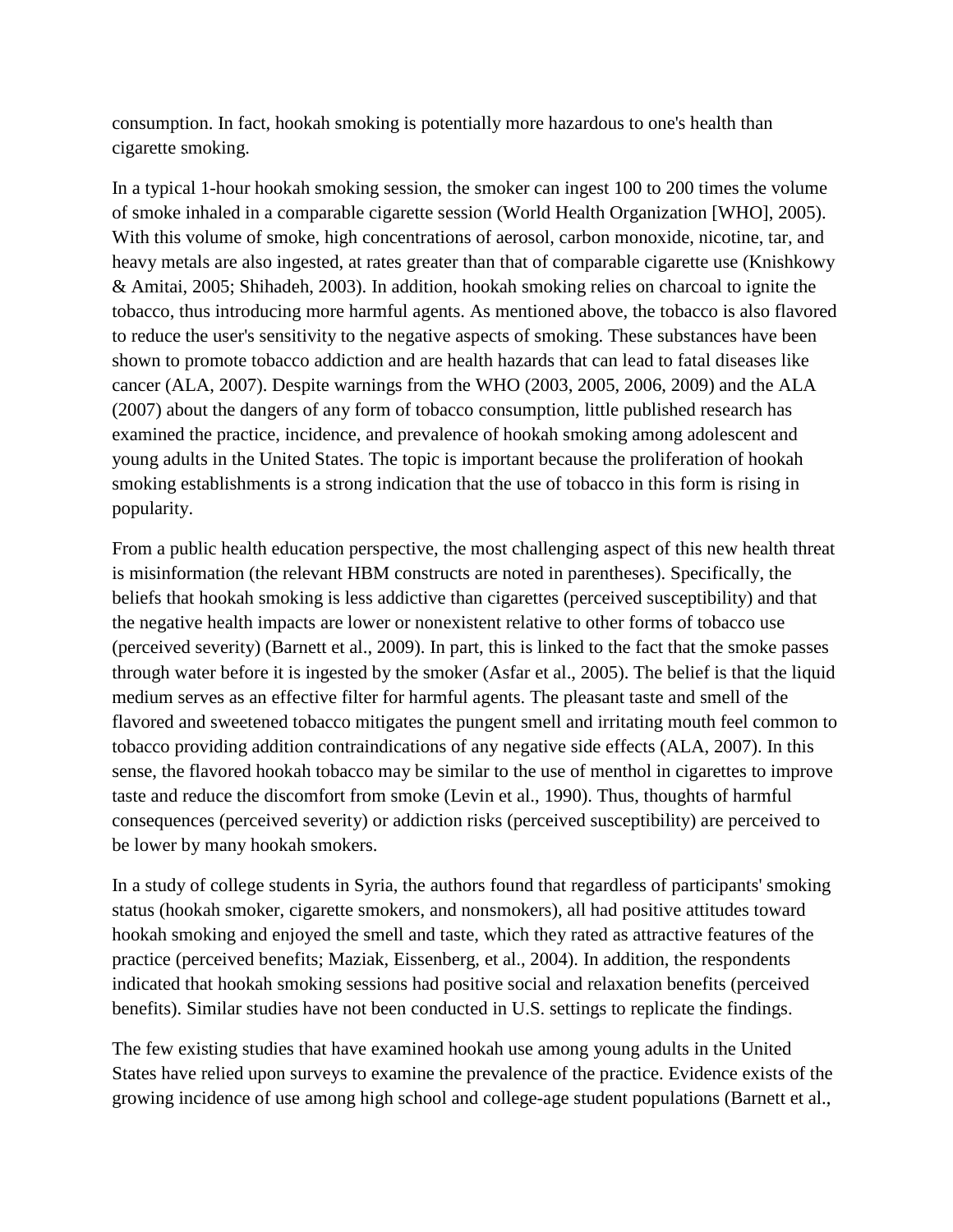2009; Jamil et al., 2010; Primack et al., 2009). One finding repeated across a preponderance of studies is the commonly held, but inaccurate belief by smokers and nonsmokers alike that hookah smoking poses fewer health risks and is less addictive than cigarette use (self-efficacy with regard to the user's ability to cease the behavior). The drivers of these misconceptions are, by in large, word of mouth in the populations where the behavior is gaining popularity. The purpose of this article is to explore the norms and beliefs that surround the hookah-smoking phenomenon among young adults in the United States.

#### **METHOD**

An interview protocol and respondent identification strategy were prepared and approved by the Institutional Review Board (IRB) of a large pubic university. Participants were recruited using three strategies. Some were recruited as a result of the first author's observation in several hookah establishments. Some were undergraduate students from a southeastern university who self-identified as having past and/or current hookah smoking experience through the completion of a short questionnaire. Through this group, other participants were recruited through a snowball technique (Taylor & Bogdan, 1984). Sampling was purposive in that we interviewed individuals who were college age between 18 and 24. Despite the small sample size, the group was culturally and ethnically diverse comprising Mexican, Indian (Middle Eastern), White, African American, and German, and we continued our iterative sampling approach until we reached saturation of conceptual elements (Lincoln & Guba, 1985). Data was collected by conducting semistructured, in-depth interviews with 20 college-age individuals (10 men and 10 women) who self-identified as current or past hookah smokers.

Interviews were conducted in locations most comfortable for each participant, including college campuses, inside hookah establishments, and over the phone. The audiotaped conversations lasting 30 to 120 minutes in length consisted of the participants talking explicitly about their hookah experiences and their beliefs about its health risks compared to cigarettes. The first major line of inquiry explored how the participants came to have their first hookah experience and their current smoking habits. The second part of the discussion sought to identify their beliefs about the safety of tobacco smoked using the hookah apparatus versus cigarettes. Each conversation began with a broadly stated question that encouraged informants to comfortably tell the interviewer a little about themselves and their background (McCracken, 1988). The interviewer then transitioned the conversation toward the informant's first encounter with hookah smoking. As the dialogue continued, the interviewer probed to explore the conditions and occasions under which the participant engaged in hookah smoking, beliefs, and attitudes about hookah versus cigarette smoking, risks, and health outcomes. Audiotapes were transcribed verbatim, and pseudonyms were used to protect each participant's anonymity.

Data Analyses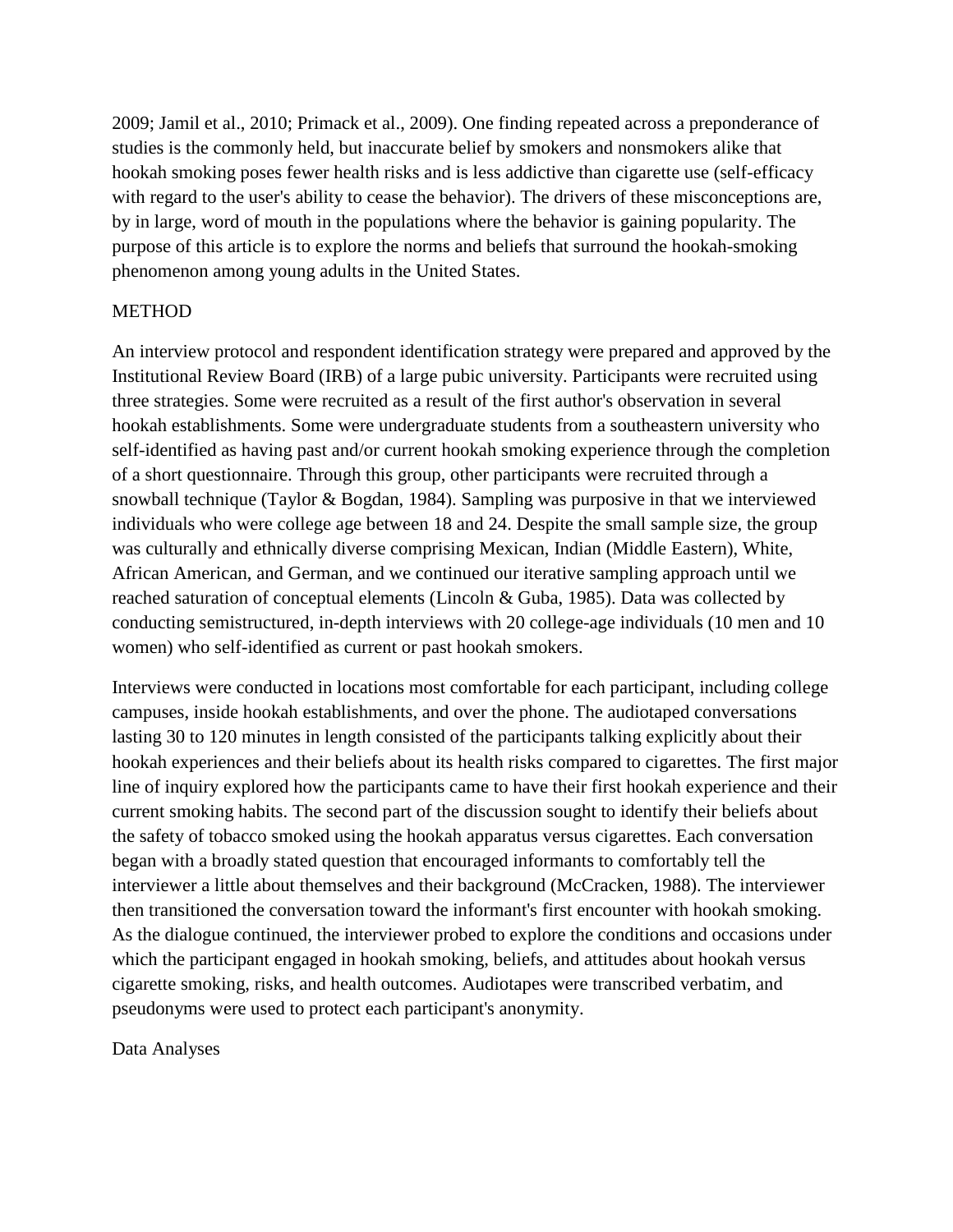Interpretation of the data followed Thompson's (1997) hermeneutical framework. The transcribed interviews were read and reread and with continuous movement between the data, we gained a complete understanding of each participant's hookah experience, motivation, and beliefs about the practice. Through an iterative process, we searched for patterns and differences across participants, and data that implicitly or explicitly described socializing, forms of social interaction while smoking hookah, and beliefs about the safety and risks involved were analyzed in extensive detail. Common dimensions and themes emerged that were organized reflecting the context in the data (Thompson, 1996; Thompson et al., 1990). These themes were further analyzed to determine relative similarities and differences across participants. Extant research on tobacco smoking behavior gave insight to the risks and health impact of tobacco consumption that allowed a better understanding of the dangers of hookah smoking.

Several participants who indicated current frequency in hookah smoking were asked to take photographs of the activity. Six returned pictures with description of the circumstances, which precipitated each consumption occurrence, indicated in the pictures. Details also included a description of the individuals in the pictures, and the length of smoking time for those gathered. A back-and-forth process of clarifying the specifics with each of the six participants served as a means of member checking and ensured accuracy and trustworthiness in the interpretations and the findings (Lincoln & Guba, 1985). The reoccurring themes are then mapped onto the HBM for interpretation and discussion.

#### RESULTS

The general belief among participants, current and past hookah smokers, is that the hookah method of smoking tobacco carries much lower risk in two important dimensions posited by the HBM. First, that hookah use poses a negligible health risk that is much lower than smoking cigarettes. The second major finding is that hookah users did not believe their exposure to the addictive agents in tobacco was sufficient to create a significant addiction risks. Excerpts from the interviews related to each topic are provided and the health beliefs and related behaviors are summarized in Table 1.

#### Hookah Smoke is "Cleaner" than Cigarette Smoke

The first element of hookah smoking related to the HBM is the perception that there is not a negative health consequence associated with the activity. Effectively, there is a low perceived susceptibility to the negative health outcomes typically associated with smoking. In particular, interviewees indicated that the drawing the smoke through water was an effective filtering process for removing dangerous and addictive elements like nicotine. One respondent explained this way:

I mean you filter out you know anything bad in the water first, so you don't really get any of the bad stuff like what you would get with cigarettes. I have some other friends that smoke cigarettes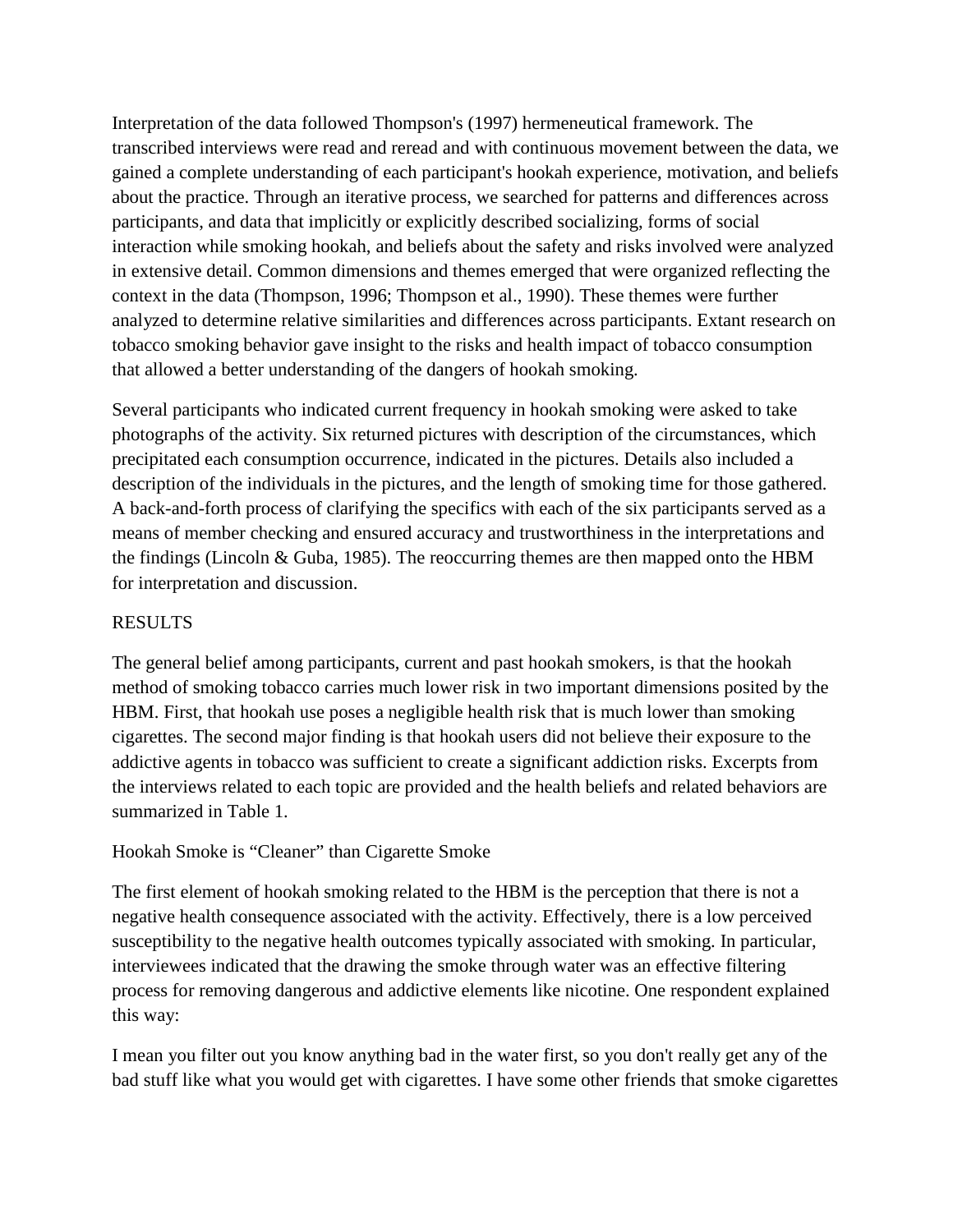and they always have to smoke, but like with hookah, you can just do it when you want to. I mean they are addicted to cigarettes, but we're not addicted to hookah. (Vanessa)

| TABLE 1 Health Belief Model (HBM) Constructs and Related Behaviors |                                                                                                                                                                        |                                                                                                                        |
|--------------------------------------------------------------------|------------------------------------------------------------------------------------------------------------------------------------------------------------------------|------------------------------------------------------------------------------------------------------------------------|
| <b>HBM</b><br><b>Concepts</b>                                      | <b>Beliefs</b>                                                                                                                                                         | <b>Behaviors</b>                                                                                                       |
| Perceived<br>susceptibility                                        | Little or no negative health effects. Better<br>than cigarettes. Low vulnerability to<br>tobacco-related health risks.                                                 | Willingness to initiate a new<br>smoking behavior.                                                                     |
| Perceived<br>severity                                              | Water filtering removes harmful additives<br>and agents from smoke prior to being<br>ingested.                                                                         | Longer smoking sessions. Higher<br>likelihood of experimentation<br>with tobacco mixtures and liquid<br>filter.        |
| Perceived<br>benefits                                              | Induce a relaxed and stress releasing<br>sensation, which is a pleasant and positive<br>attribute of hookah smoking. Positive social<br>aspects of the group activity. | Use as a diagnostic release from<br>stress, fatigue, or other symptoms<br>where relaxing is prescriptively<br>helpful. |
| Self-efficacy                                                      | Nonaddictive. Low frequency of use, most in<br>social occasions. Can quit at any time.                                                                                 | Most respondents indicated<br>increased hookah use in terms of<br>session duration and frequency.                      |

As the interviewee indicates, while she did not believe hookah smoking made an individual susceptible to potentially negative health effects, she did accurately assess the risks (i.e., perceived severity) associated with smoking in other forms including cigarettes.

A second feature of hookah smoke that leads users to perceive it being "cleaner" than cigarettes is the relatively aromatic smell. This belief was mentioned without prompting by 20% of the participants. Several participants also expressed that they believed they were smoking sweetened natural herbs mixed with a small amount of tobacco to facilitate burning. The reasoning followed that because the substance being smoked is more herb based, contaminants or carcinogenic content would be lower than that of pure tobacco found in cigarettes. As such, any remaining unhealthy or toxic elements are easily eliminated through the water filtering process. A current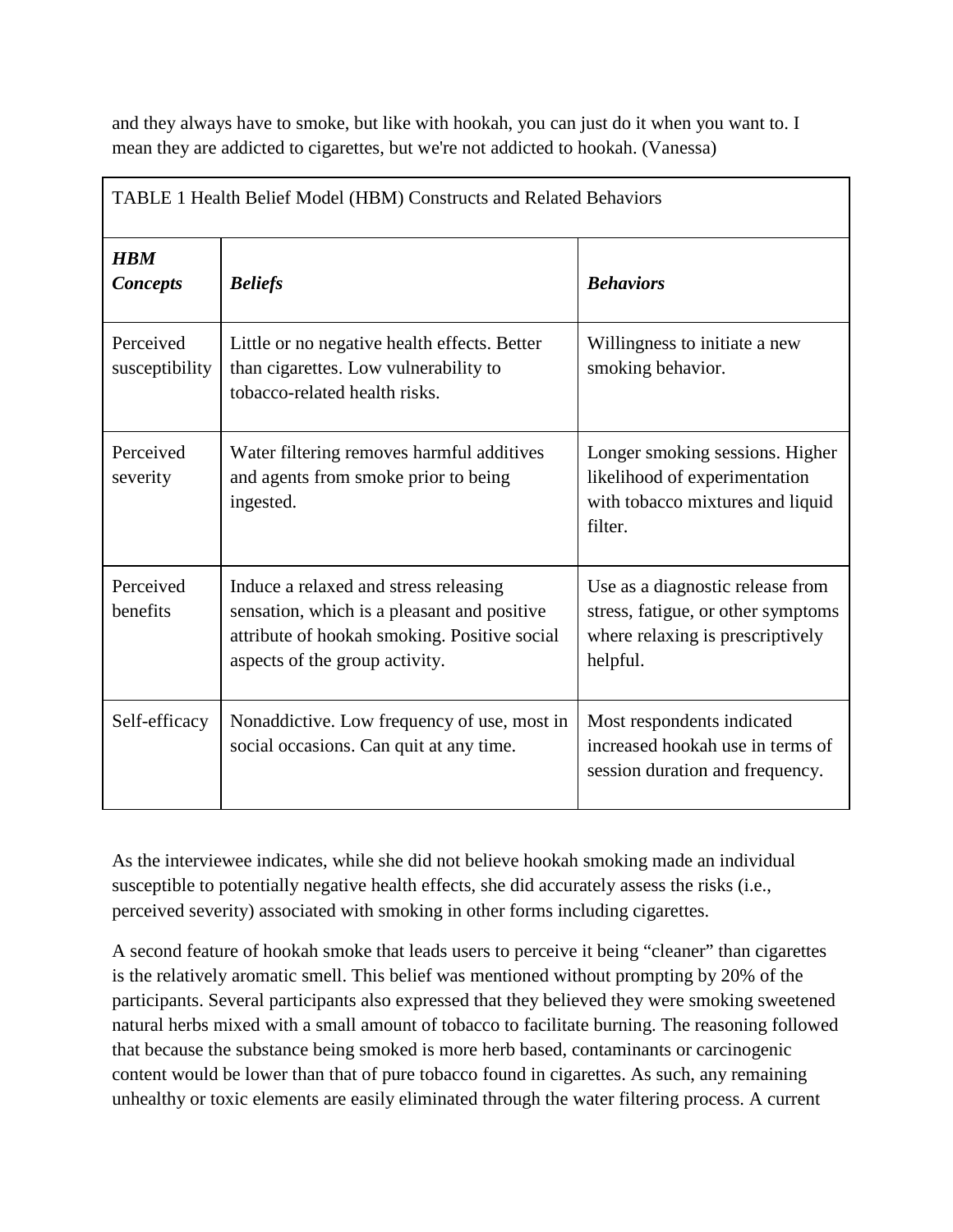cigarette smoker explained the "purified" and "cleaner" difference between the clove cigarettes he smokes and hookah smoke:

When I smoke a cigarette I feel heavy like not wanting to move or doing anything. And the smoke is really strong and it leaves a really bad taste in your mouth.… You can smoke hookah and not get that heaviness feeling I was just describing at all. It's a very clean feeling. Even though you know you are not purifying yourself, you almost feel purified afterwards. I don't care what kind of cigarette you are smoking, you definitely don't feel that way, whether it's a clover or triple nicotine cancer stick. (Jason)

The "clean" feeling or lack of "heaviness" adds to the appeal of hookah. With respect to the source of these misperceptions, the fact that smoke comes through the water filter was a common theme in the interviews.

That water is an effective means of eliminating active chemical agents is the underlying premise of the low perceived health risks and low potential for addiction beliefs. One factor reinforcing this belief is the visual feedback the hookah apparatus allows the smoker during a smoking session. In hookahs that are made from clear glass, the smoker sees the smoke entering the water bowl and bubble through the water (see Maziak, Ward, et al., 2004, for complete description of the smoke-filtering process). As the smoking session progresses, the water becomes visibly darker and the users perceive this as confirmatory evidence that water is an effective filter medium.

#### Hookah Smoking Does Not Lead to Tobacco Addiction

A second health belief misconception is that hookah smokers are not susceptible to addiction. In other words, smokers indicated that they were confident in their ability to moderate or quit the hookah smoking behavior (i.e., self-efficacy). As the first excerpt above described, the indication of addiction for cigarette smokers is the frequency with which they have to engage in the smoking activity. In other words, frequency of use is equated with addiction. However, nicotine dependence can result from repeated inhalation of tobacco similar to that which occurs during a hookah smoking session (Maziak, Ward, et al., 2004). Compared to cigarettes, hookah smokers can ingest higher doses of nicotine during a single session; the risk of dependence is heightened. The likelihood of dependence multiplies when the frequency of smoking takes on patterns more similar to that of cigarette smokers. For some individuals, waiting for a social occasion to smoke is not enough.

There's this one guy that's a part of the group I hang out with owns like 7 hookahs. He smokes hookah like every day probably. But I maybe do once a month when I go out. I don't just do it. But I will if everyone is like hey lets smoke hookah. Some of them will just get together and smoke, whenever. (Susan)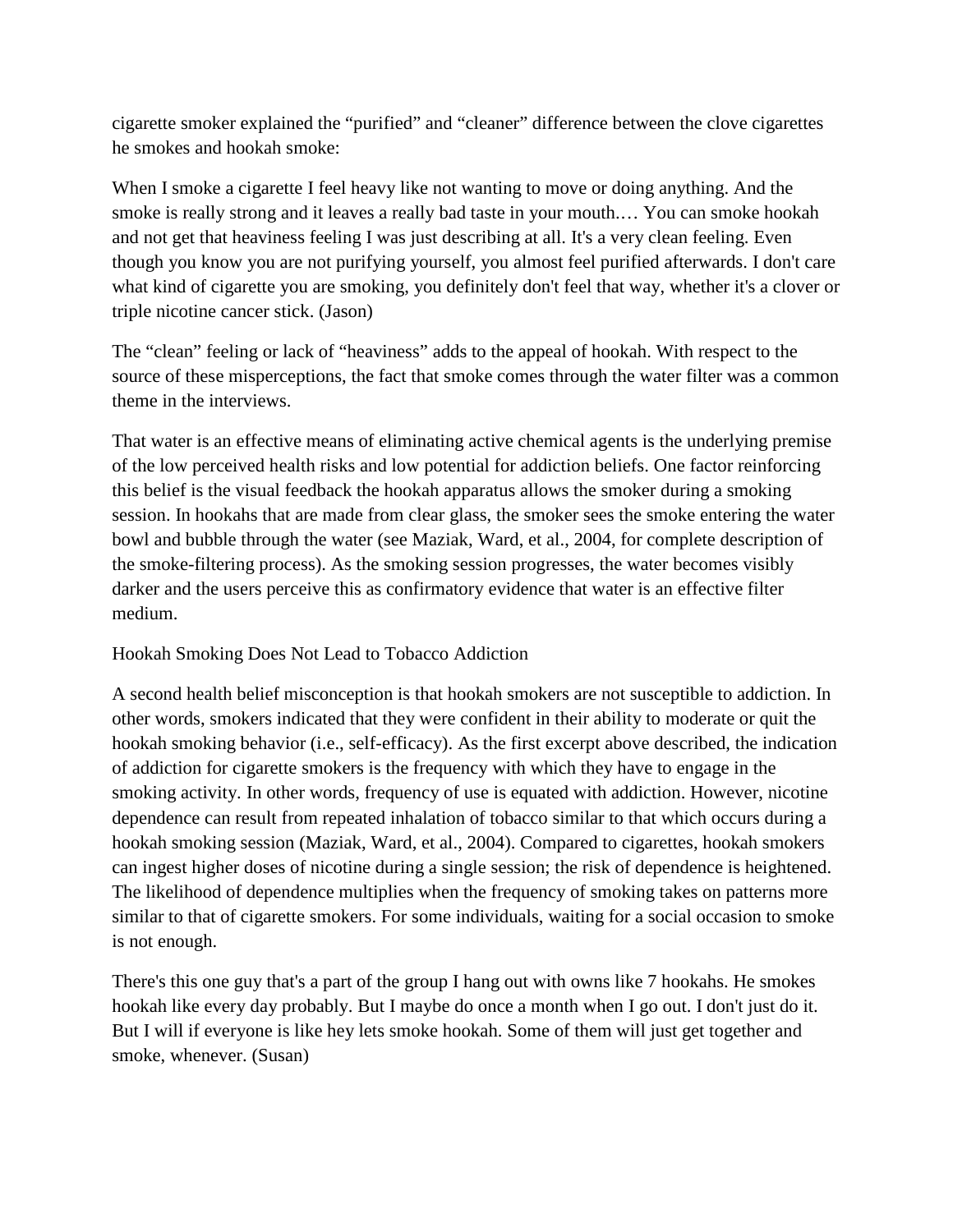I mean you can just relax, and do whatever you want. It's your house. I mean if we want to sit and smoke and then leave or go do something and come back we can just do that. We don't have to ask anybody anything. (Vanessa)

A critical highlight of dependence and possible addiction is at-home and home-alone smoking sessions (Maziak, Ward, et al., 2004). Access to hookah apparatus, tobacco, charcoal, and other elements are now widely accessible to young adults through online retailers (Griffiths et al., 2011). For the growing hookah connoisseur, this open access facilitates accumulating different types of hookahs and experimenting with varied combinations of tobacco mixtures. Having the ability to smoke at any time increases the likelihood of experimentation without limitations or restrictions.

#### Induce Relaxation and Stress Release

A third health belief is that hookah smoking induces relaxation and relieves stress, a perceived benefit expressed by informants. Some claimed it helped them to feel relaxed, whereas others described an almost immediate sensation of calmness that is nothing short of stress reliving. As a reward after a long day, several participants elaborated that the relaxation pleasure is a positive attributes of hookah smoking. As such, desiring this relaxed feeling tends to increase smoking frequency among young adults.

Well, like the one guy who has 7, he's obsessed with it. I think people just enjoy relieving stress. And smoking hookah does that for some people. I think because it's relaxing, or it makes you relax. (Susan)

Basically we've already done it like twice this week. Now we'll do it about 3 times a week almost. We don't plan it or anything; sometimes we just get together and do it. It's more like, we know we have to study but we don't want to so we'll just get together and just relax and smoke the hookah for a while and then we do our homework. So we call our other friend, she lives next door and she'll come over and bring hers. Then we decide what flavor we want, then we just sit and talk smoke till the coal is gone then we do our homework. (Rhonda)

These descriptions of relaxation and stress release experienced while smoking suggest positive mental and physical benefits, which further facilitates the positive associations with health and low susceptibility. The "relaxation" feeling experienced may be much more sinister in its effects. Pharmacology evidence exists that smoking cigarettes produces arousal and relaxation particularly in stressful situations (Benowitz, 1986). Along this line the "relaxation" feeling described by hookah smokers may be similar to that of cigarette smokers. Studies show that "nicotine enters the brain quickly, but then brain levels decline rapidly as nicotine is distributed to other body tissues" (Benowitz, 1986, p. 23). Thus, it is possible that the relaxation feeling is an after effect of the nicotine assault on the brain of the smoker as the substance is inhaled.

#### DISCUSSION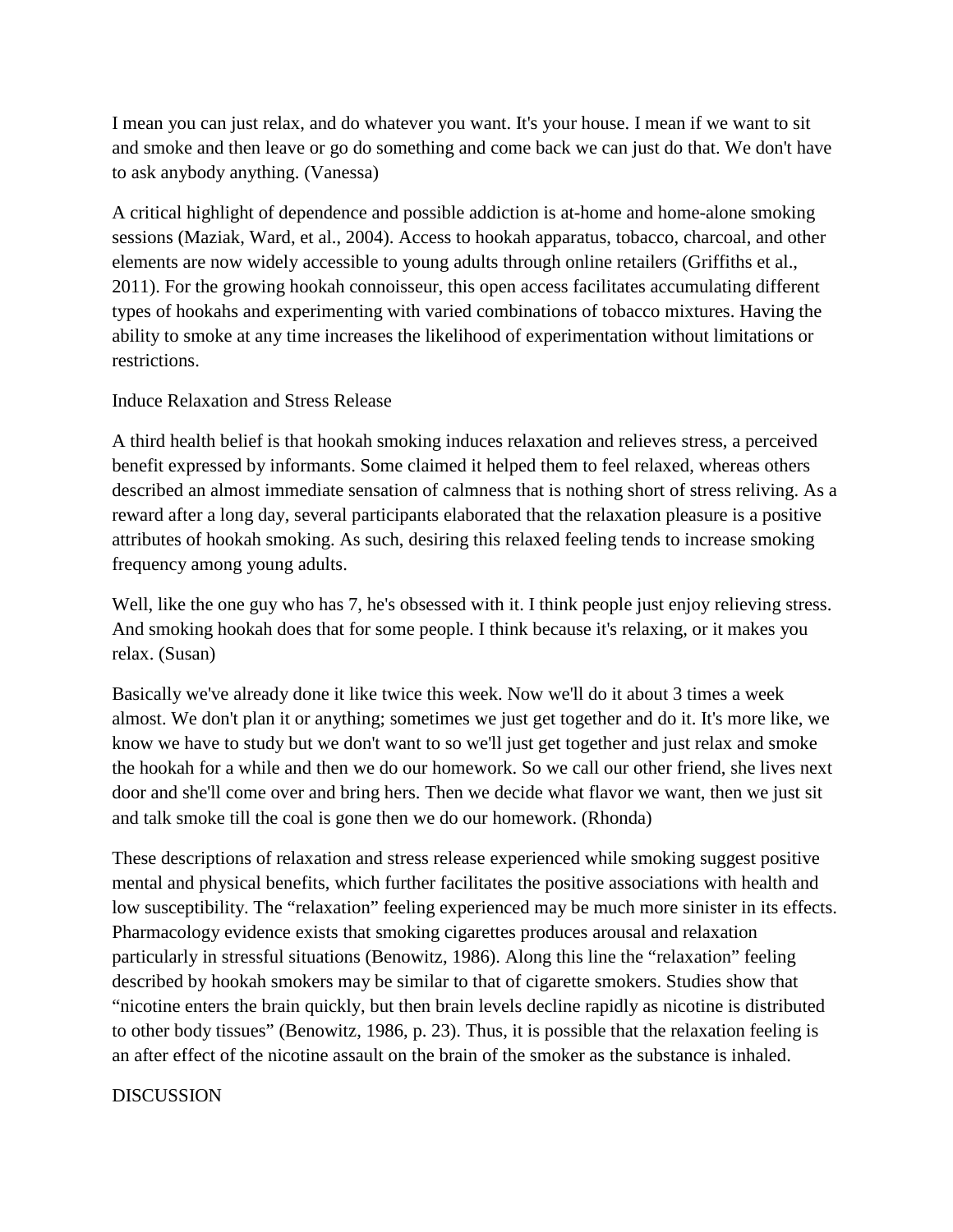Although a wealth of information on the dangers of cigarette smoking exists (Atkins et al., 2002), there is insufficient information on the effects of hookah smoking, the beliefs and attitudes held by smokers, and the subsequent outcomes of ingesting such high concentrations of toxins. The participants interviewed in this study did not appear to understand the lifetime risks associated with smoking (Song et al., 2009). Further, many held on to the trivial and anecdotal information gained through word of mouth or from online sources to justify their smoking behavior and support their beliefs about addiction, dependency, and health effects.

The lethargic feeling one may encounter with cigarettes is believed to be lessened with hookah smoking. Thus, perceived susceptibility of being adversely affected in the short or long run is low among hookah users. Hookah smoke has been found to contain heavy metals like nickel, chromium, lead, and arsenic (Shihadeh, 2003). However, the fruity, sweetened flavors mixed with the tobacco disguise the tobacco's toxicity giving the smoker the illusion of safety. With the true effects camouflaged by the strong fruity tastes and smells, combined with the extended smoking session, it is possible the nicotine sensations are normalized as the smoker's sensory receptors become desensitized.

However, studies show that some toxins cannot be filtered through water. Shihadeh (2003) found that tar and carbon monoxide compounds in hookah smoke are not water soluble and are present in higher concentrations than cigarette smoke. Further, nicotine that is present in all forms of tobacco causes addiction (WHO, 2006) and is not effectively removed through water filtering (Shihadeh, 2003). Thus, hookah smoking is an efficient and effective delivery mechanism for depositing high concentrations of nicotine into the body, which increases the risk of addiction and the attendant negative health effects arising from prolonged exposure.

The pleasing relaxed sensation is a perceived benefit of hookah smoking. Respondents indicated that they believe hookah smoking has a positive and useful purpose in addition to being a social activity engaged in with friends. Ascribing positive value to hookah smoking as a behavior sets the stage for increased use. Hookah smoking may create a postadolescent gateway to tobacco use that did not exist before. Like initiation with cigarettes, participants reported their first experience occurring during high school or within their first years of college. Peer introduction was the most significant influence in trial and continued practice. Barnett et al. (2009) concludes that the practice is not only prevalent among high school students but is becoming a gateway for tobacco experimenters looking for a social outlet. As such, hookah smoking may increase the incidence of tobacco addiction in a population older than most risk avoidance campaigns currently target.

Hookah smokers' perceived severity of the risks involved is low. As hookah smoking is often considered a prosocial activity among participants, many hold on to the belief that addiction and dependency is unlikely due to intermittent recreational use. This belief may mitigate the impact of other, positive prosocial activities that normally reduce tobacco use such as regulation of its public use (Xue et al., 2007). For example, in states where indoor smoking bans exist, it is likely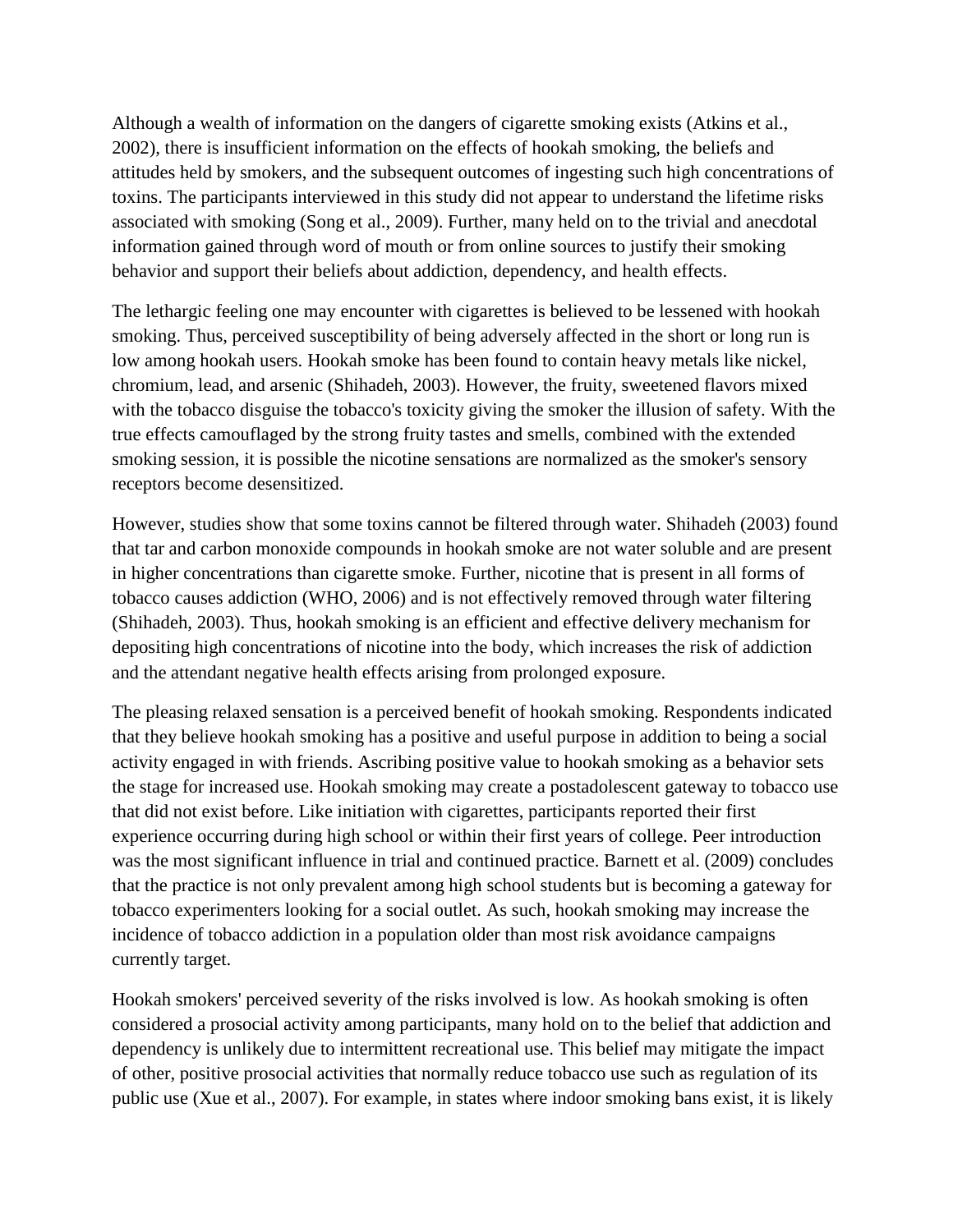that some hookah lounges and cafes may be forced to close as authorities reevaluate the regulations. However, because smokers have unchecked and inexpensive access to hookah pipes, tobacco, and charcoal through online retailers (Griffiths et al., 2011) it is possible the closing of lounges and cafes will cause smokers to transition to at-home usage. Thus, the likelihood exists that instead of decrease in hookah smoking, usage may become imbedded in residential settings.

#### **CONCLUSION**

#### Public Policy Regulations

The trend of hookah smoking among young adults must be a critical issue for policy makers. With the potential health risks associated with hookah smoking and the unrestricted accessibility by young adults, policy makers need to better understand and track the phenomenon at a minimum. Regulation of tobacco products may need to explicitly include flavored and sweetened tobacco as well as herb-based mixtures that are used in hookahs. In addition, communitywide smoke-free ordinances need to be reviewed to assess their ability to regulate the use of hookahs in public places—even if the businesses are specifically designed for the activity (Prochaska et al., 2009).

More than 438,000 Americans die each year from preventable tobacco-related deaths, a toll that carries the societal-borne health care costs of over \$167 billion (ALA, 2006). Hookah smoking represents a new threat to the tobacco education and control efforts that have been developed over the past half-century. This presents an increased risk of harm for cigarette smokers, as switching to the hookah method of tobacco consumption increases the levels of nicotine and other carcinogens ingested. The health risks of hookah smoking need to be communicated to young adults and the myths around its benefits should be dispelled.

#### Health Advocacy Intervention

From a health advocacy standpoint, for any form of intervention to be effective, the beliefs held by hookah users must be a strong consideration (Soza-Vento & Tubman, 2004). Existing tobacco prevention programs focusing on cessation or initiation curtailment may be ineffective in appealing to young adult hookah smokers, as they associate addiction and health risks only with cigarette smoking. A coordinated and targeted campaign to inform at-risk populations about the health risks associated with hookah smoking is merited.

Higher tax rates on packaged cigarettes are causing many smokers to find other means to fulfill their addiction needs (Shelley et al., 2007). Hookah bars are a means of meeting that need and potentially avoiding the high cost of consuming taxed tobacco products. Such taxes have led to a rise in smokers rolling their own cigarettes to avoid the cost of taxation. Therefore, the prevalence of establishments where tobacco is distributed in its loose forms is likely to increase. Although this factor must be considered in understanding the prevalence of the behavior from a social standpoint, a more critical factor is the smoke-alone-at-home practice that has the potential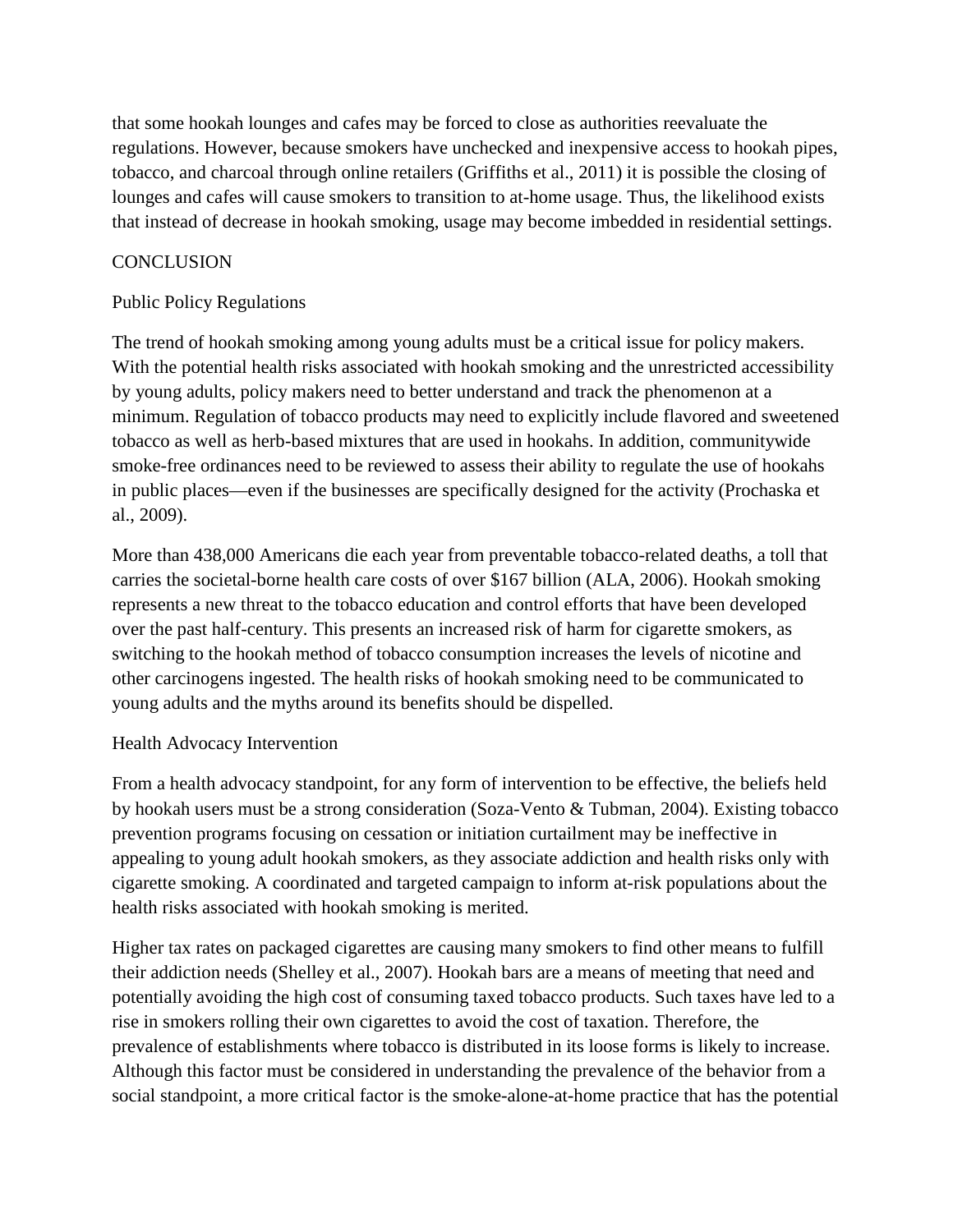to explode with the growing numbers of online hookah sales outlets. With little in place to guard against purchases by underage youth, access to the products can be achieved through online payment mechanisms if the buyer is without a credit card (Griffiths et al., 2011).

## IMPLICATIONS FOR CARE PROVIDERS

Health care providers are another source of smoking education that may or may not be aware of the prevalence of hookah smoking as well as the potential health risks (Brink et al., 1994; Wodarski et al., 1991). With the proliferation of hookah smoking locales as a social outlet, coupled with the harmful and addictive potential of this form of tobacco smoking, and the false beliefs users have about its effects, the need for intervention efforts is now. However, for antismoking messages and strategies to be effective in appealing to hookah smokers, we must first understand the drivers of the beliefs and attitudes held by users about hookah smoking. Messages designed to address these misconceived beliefs must include the compounding factors that makes the hookah form of tobacco smoking more risky than cigarettes. Hookah smoking is not riskless, and the presumed benefits of water filtration must be demystified. Current and potentially new hookah smokers must be educated about the cigarette equivalency factor (i.e., the equivalent volume of smoke consumed in a single hookah smoking session to the number of cigarettes). Although this study highlighted some of the beliefs held by hookah smokers, further study is warranted to assess how hookah smoking perceptions influence various groups so more targeted educational interventions can be developed (Ojeda et al., 2008).

This research employed a qualitative approach to address young adult health beliefs about hookah smoking. To complement these findings, studies using longitudinal data to explore the possibility of hookah smoking as a gateway for cigarette consumption would provide further insights into the cross-over effect of hookah smoking in creating long-term cigarette smokers. Some studies of hookah smoking behavior of young adults in Middle Eastern countries have been published, where hookah smoking is traditional part of the cultural milieu, but few exist that have explored American youth hookah consumption behavior. This study offers one step toward understanding the health beliefs held by hookah smokers. Substantial research opportunities remain for future research to further examine the new rituals of the practice and the related risks. Studies related to the mediating effects of religiosity (Wallace et al., 2007) and sexual identity (Kelly et al., 2009) may also prove enlightening.

# **REFERENCES**

American Lung Association. 2006. From Joe Camel to Kauai Kolada—The marketing of candyflavored cigarettes Retrieved from

<http://www.lungusa2.org/slati/reports/CandyFlavoredUpdatedAlert.pdf>

American Lung Association. 2007. An emerging deadly trend: Waterpipe tobacco use Retrieved from [http://slati.lungusa.org/reports/Trend%20Alert\\_Waterpipes.pdf](http://slati.lungusa.org/reports/Trend%20Alert_Waterpipes.pdf)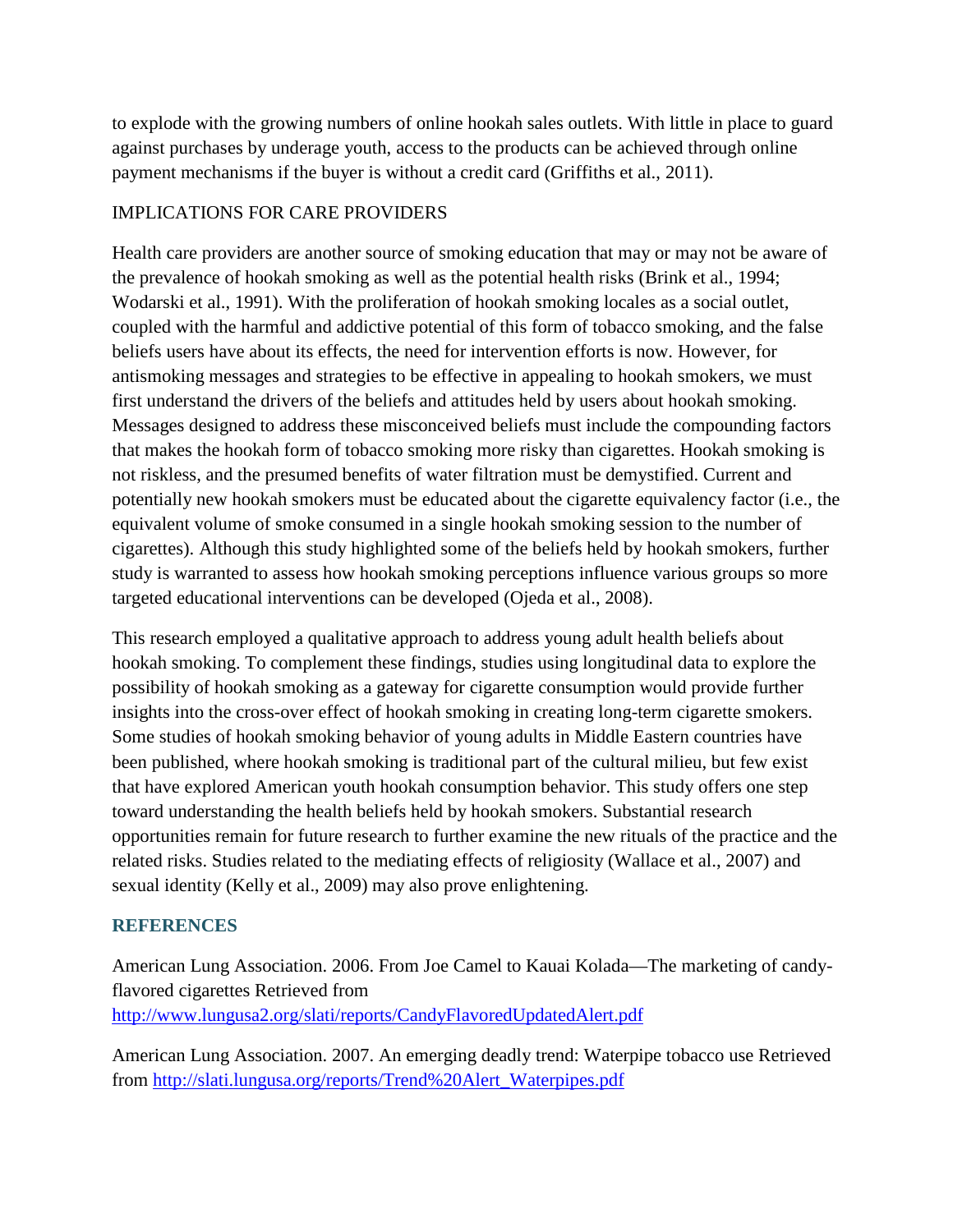Asfar, T., Ward, K. D., Eissenberg, T. and Maziak, W. 2005. Comparison of patterns of use, beliefs and attitudes related to waterpipe between beginning and established smokers. BMC Public Health, 5: 1–9.

Atkins, L. A., Oman, R. F., Vesely, S. K., Aspy, C. B. and McLeroy, K. 2002. Adolescent tobacco use: The protective effects of developmental assets. American Journal of Health Promotion, 16(4): 198–205.

Barnett, T. E., Curbow, B. A., Weitz, J. R., Johnson, T. M. and Smith-Simone, S. Y. 2009. Water pipe tobacco smoking among middle and high school students. American Journal of Public Health, 99(11): 2014–2019.

Benowitz, N. L. 1986. Clinical pharmacology of nicotine. Annual Review of Medicine, 37(1): 21–32.

Brink, S. G., Gottlieb, N. H., McLeroy, K. R., Wisotzky, M. and Burdine, J. N. 1994. A community view of smoking cessation counseling in the practices of physicians and dentists. Public Health Reports, 109(1): 135–142.

Griffiths, M. A., Harmon, T. R. and Gilly, M. C. 2011. Hubble bubble trouble: The need for education about and regulation of hookah smoking. Journal of Public Policy and Marketing, 30(1): 119–132.

Jamil, H., Elsouhag, D., Hiller, S., Arnetz, J. E. and Harnetz, B. B. 2010. Sociodemographic risk indicators of hookah smoking among White Americans: A pilot study. Nicotine and Tobacco Research, 12(5): 525–529.

Kelly, B. C., Weiser, J. D. and Parsons, J. T. 2009. Smoking and attitudes on smoke-free air laws among club-going young adults. Social Work Public Health, 24(5): 446–453.

Knishkowy, B. and Amitai, Y. 2005. Water-pipe (narghile) smoking: An emerging health risk behavior. Pediatrics, 116(1): e113–e119.

Levin, E. D., Behm, F. and Rose, J. E. 1990. The use of flavor in cigarette substitutes. Drug and Alcohol Dependence, 26(2): 155–160.

Lincoln, Y. S. and Guba, E. G. 1985. Naturalistic Inquiry Beverly Hills, CA: Sage.

Ling, P. M. and Glantz, S. A. 2002. Why and how the tobacco industry sells cigarettes to young adults: Evidence from industry documents. American Journal of Public Health, 92(6): 908–916.

Maziak, W., Eissenberg, T., Rastam, S., Hammal, F., Asfar, T., Bachir, M. E. and Ward, K. D. 2004. Beliefs and attitudes related to narghile (waterpipe) smoking among university students in Syria. Annals of Epidemiology, 14(9): 646–654.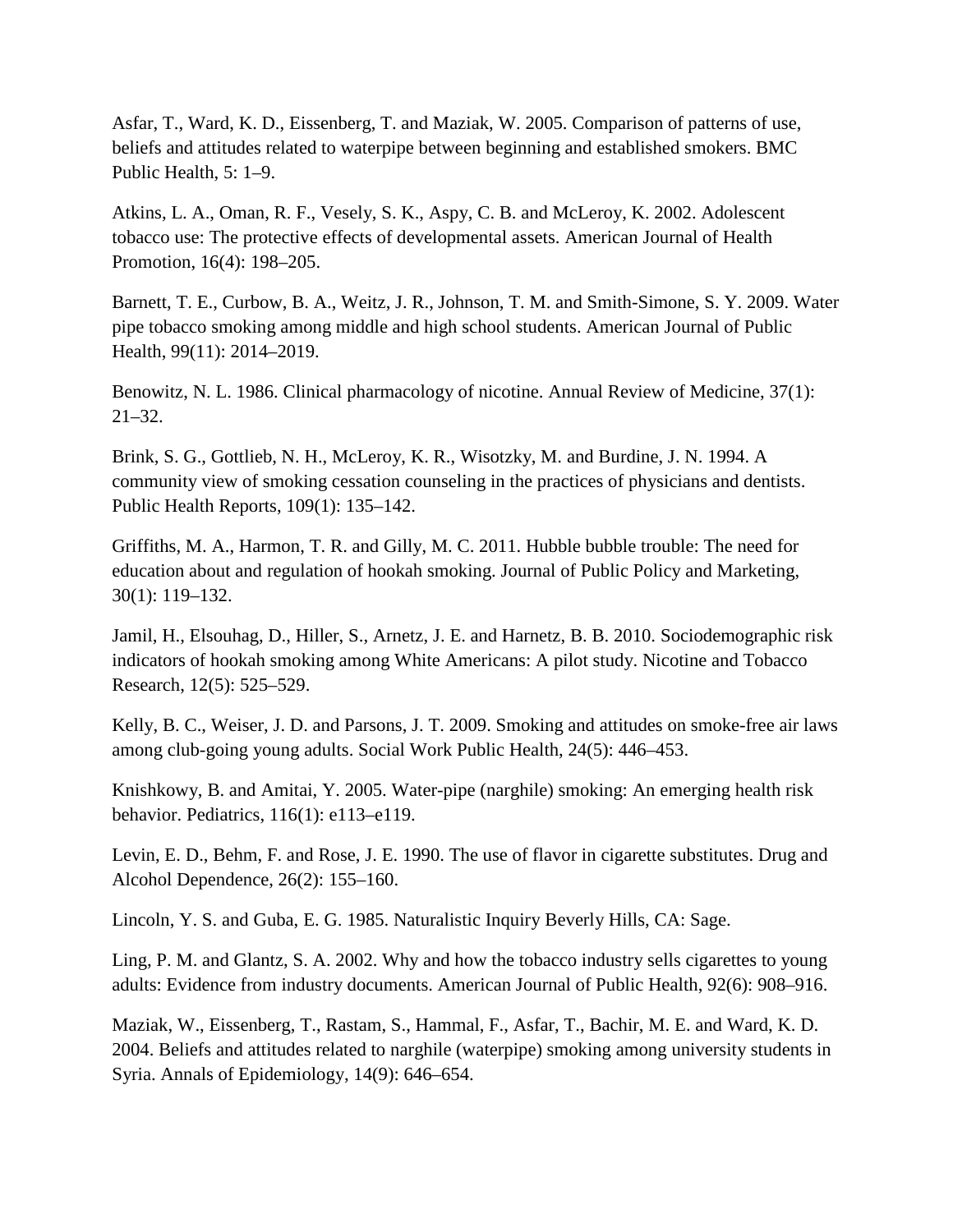Maziak, W., Ward, K. D., Soweid, R. A. A. and Eissenberg, T. 2004. Tobacco smoking using a waterpipe: A re-emerging strain in global epidemic. Tobacco Control, 13: 327–333.

McCracken, G. 1988. The long interview Vol. 13, Newbury Park, CA: Sage.

Morgenlander, K. H. 2009. Use of community-based participatory research to influence local health policy. Social Work in Public Health, 24(4): 363–365.

Noonan, D. and Kulbok, P. A. 2009. New tobacco trends: Waterpipe (hookah) smoking and implications for healthcare providers. Journal of the American Academy of Nurse Practitioners, 21(5): 258–260.

Ojeda, V. D., Patterson, T. L. and Strathdee, S. A. 2008. The influence of perceived risk to health and immigration-related characteristics on substance use among Latino and other immigrants. American Journal of Public Health, 98(5): 862–868.

Primack, B. A., Walsh, M., Bryce, C. and Eissenberg, T. 2009. Water-pipe tobacco smoking among middle and high school students in Arizona. Pediatrics, 123: e282–e288.

Prochaska, J. D., Burdine, J. N., Bigsby, K., Ory, M. G., Sharkey, J. R., McLeroy, K. R. and Colwell, B. 2009. The impact of a communitywide smoke-free ordinance on smoking among older adults. Preventing Chronic Disease, 6(1): 1–10.

Shelley, D., Cantrell, M. J., Moon-Howard, J., Ramjohn, D. Q. and Van Devanter, N. 2007. The \$5 man: The underground economic response to a large cigarette tax increase in New York City. American Journal of Public Health, 97(8): 1483–1488.

Shihadeh, A. 2003. Investigation of mainstream smoke aerosol of the argileh water pipe. Food and Chemical Toxicology, 41: 143–152.

Song, A. V., Morrell, H. E., Cornell, J. L., Ramos, M. E., Biehl, M., Kropp, R. Y. and Halpern-Felsher, B. L. 2009. Perceptions of smoking-related risks and benefits as predictors of adolescent smoking initiation. American Journal of Public Health, 99(3): 487–492.

Soza-Vento, R. M. and Tubman, J. G. 2004. Tobacco Use Prevention Education (TUPE) programs in the State of Florida: Correlates and predictors of teachers' perceptions of program effectiveness. Journal of Health and Social Policy, 20(1): 43–63.

Taylor, S. J. and Bogdan, R. 1984. Introduction to qualitative research methods: The search for meanings New York, NY: Wiley.

Thompson, C. J. 1996. Caring consumers: Gendered consumption meanings and the juggling lifestyle. Journal of Consumer Research, 22 March: 388–406.